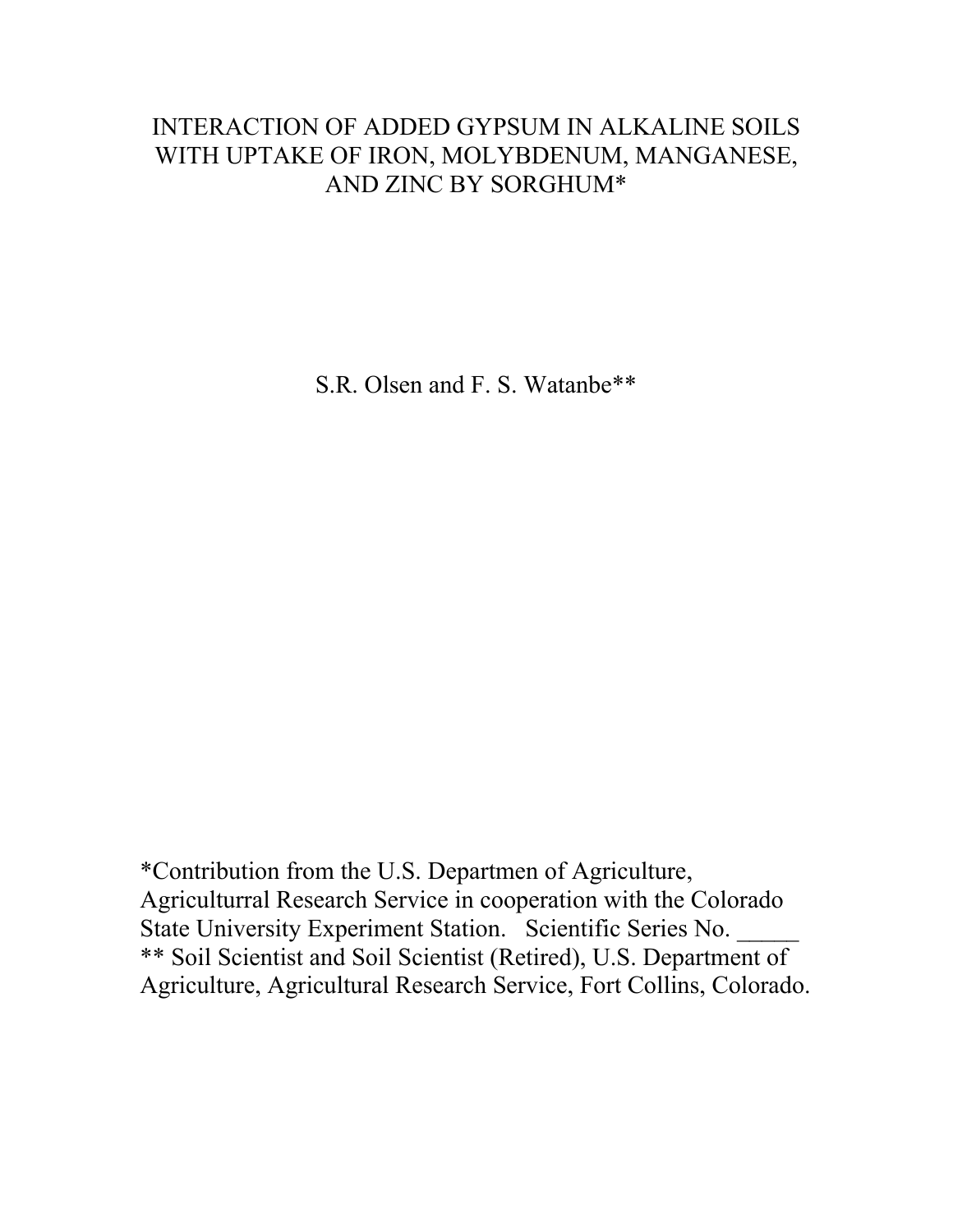# INTERACTION OF ADDED GYPSUM IN ALKALINE SOILS WITH UPTAKE OF IRON, MOLYBDENUM, MANGANESE, AND ZINC BY SORGHUM

### S.R. Olsen and F.S. Watnanabe

### ABSTRACT

Experiments with tomato plants in nutrient cultures indicated previously that Mo accentuated Fe deficiency at low levels of available Fe. This interaction may be important in alkaline soils where pH favors a low Fe availability and high Mo availability from native soil levels. When such interactions exist, this information will help interpret the relationship between response predicted by a soil test for available Fe and actual response. This interaction was confirmed in six soils where sorghum plants showed an increase in Fe uptake and/or Fe concentration as Mo was decreased by adding CaSO4 at 30 ppm of S. The Ca SO4 decreased Mo from 2.33 to 1.26 ppm and increased Fe from 56 to 65 ppm in sorghum. An increased in Mo supply above native levels decreased the Fe concentration from 57 to 51 ppm and Fe uptake from 369 to 306 ug/pot in sorghum. Also, CaSO4 consistently increased Mn concentrations from 70 to 90 ppm, Zn from 56 to 80 ppm and Mg from 2760 to 3090 ppm, in sorghum. Knowledge of these interactions will help interpret plant responses to natural levels of these micronutrients in soils and disturbed lands or to induced levels from sewage, other wastes, and from fertilizers.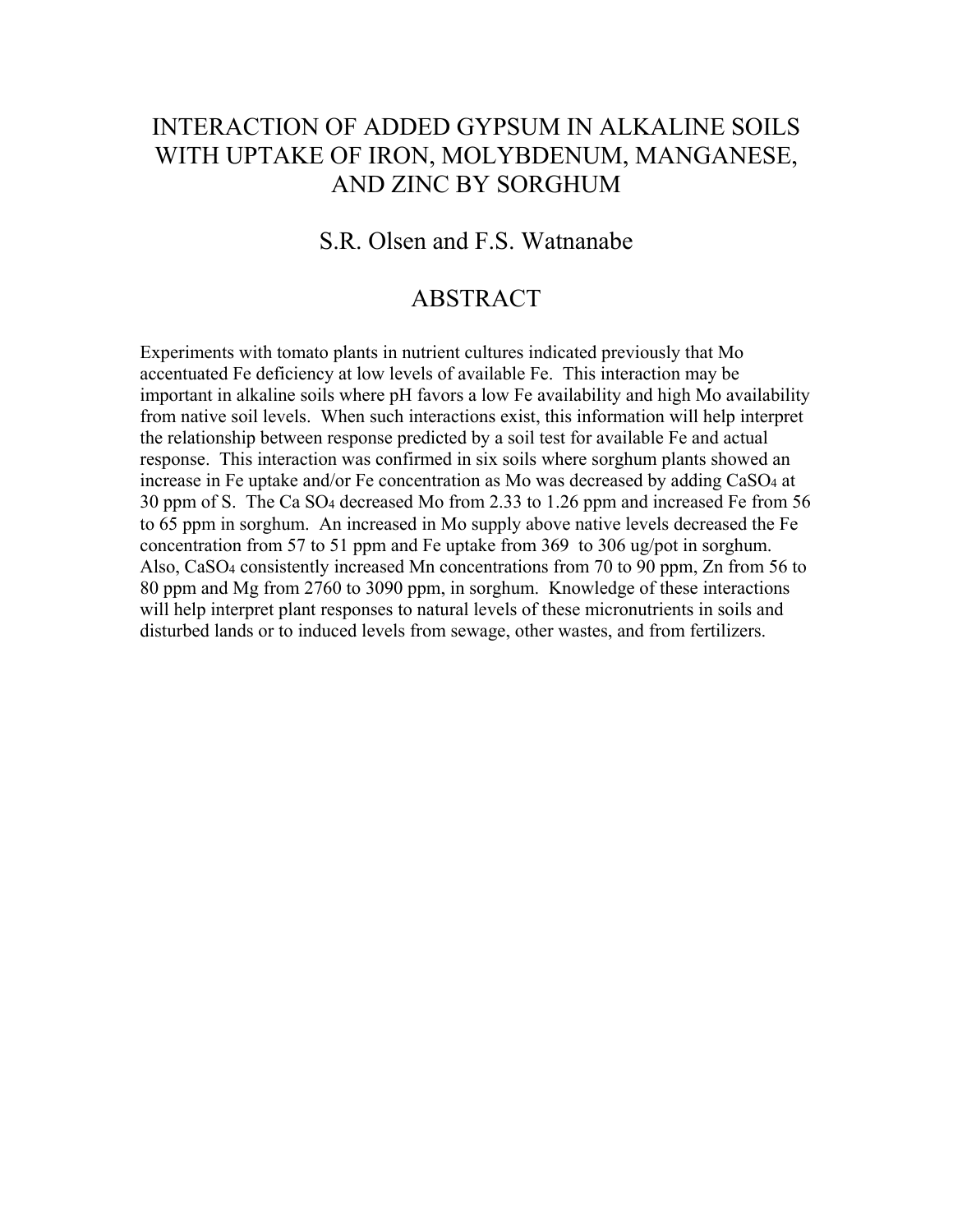# INTERACTION OF ADDED GYPSUM IN ALKALINE SOILS WITH UPTAKE OF IRON, MOLYBDENUM, MANGANES, AND ZINC BY SORGHUM

### S. R. Olsen and F. S. Watanabe

### NRP No. 5602-20780, Fort Collins, Colorado.

#### INTERPRETIVE SUMMARY

In alkaline and calcareous soils, typically located in semiarid regions, many palnt species may exhibit symptoms of iron chlorosis indicated by yellow or pale green leaves with a darker green near the veins. A high pH in such soils usually decreased available iron and this condition was generally the cause of iron chlorosis. In some soils, well supplied with available molybdenum, however, the plants absorbed less iron and became deficient in this nutrient. Uptake of molybdenum by sorghum was decreased by adding gypsum (CaSO4) at a rate of 30 ppm of sulfur. This decrease in molybdenum uptake increased Fe uptake and/or Fe concentrations in sorghum in six test soils and increased the yield. Addition of iron chelate (sequestrene-138 or Fe EDDHA) in separate treatments likewise increased the yields indicating a low supply of native available iron. An addition of gypsum offered a less expensive way, however, to improve the iron supply to plants in these soils. Gypsum also increased magnesium, manganese, and zinc concentrations in the sorghum.

### INTRODUCTION

In alkaline and calcareous soils, typically located in semiarid regions, many plant species exhibited symptoms of iron chlorosis indicated by yellow or pale green leaves with a darker green near the veins. A high pH in such soils usually contributed to a low supply of available iron and this condition was generally the cause of iron chlorosis. In some of these soils, well supplied with available Mo, however, the plants absorbed less Fe and became deficient in the nutrient.

Experiments with tomato plants (Lycopersicon esculentum Mill., var. Marglobe) in nutrient culture indicated that Mo accentuated Fe deficiency at low levels of available Fe (Gerloff et al., 1959; Kirsch et al., 1960). When Mo was added at low Fe levels, yields were depressed. Addition of Mo at high Fe levels increased yields. As the Mo supply was increased, higher Fe levels were required to obtain maximum yields at all Mn levels. This interaction of Fe and Mo could be important in alkaline soils where pH favors a low Fe availability and a high Mo availability from native soil levels (Gerloff et al., 1959). If such interactions exist, this information would help interpret plant responses in soils and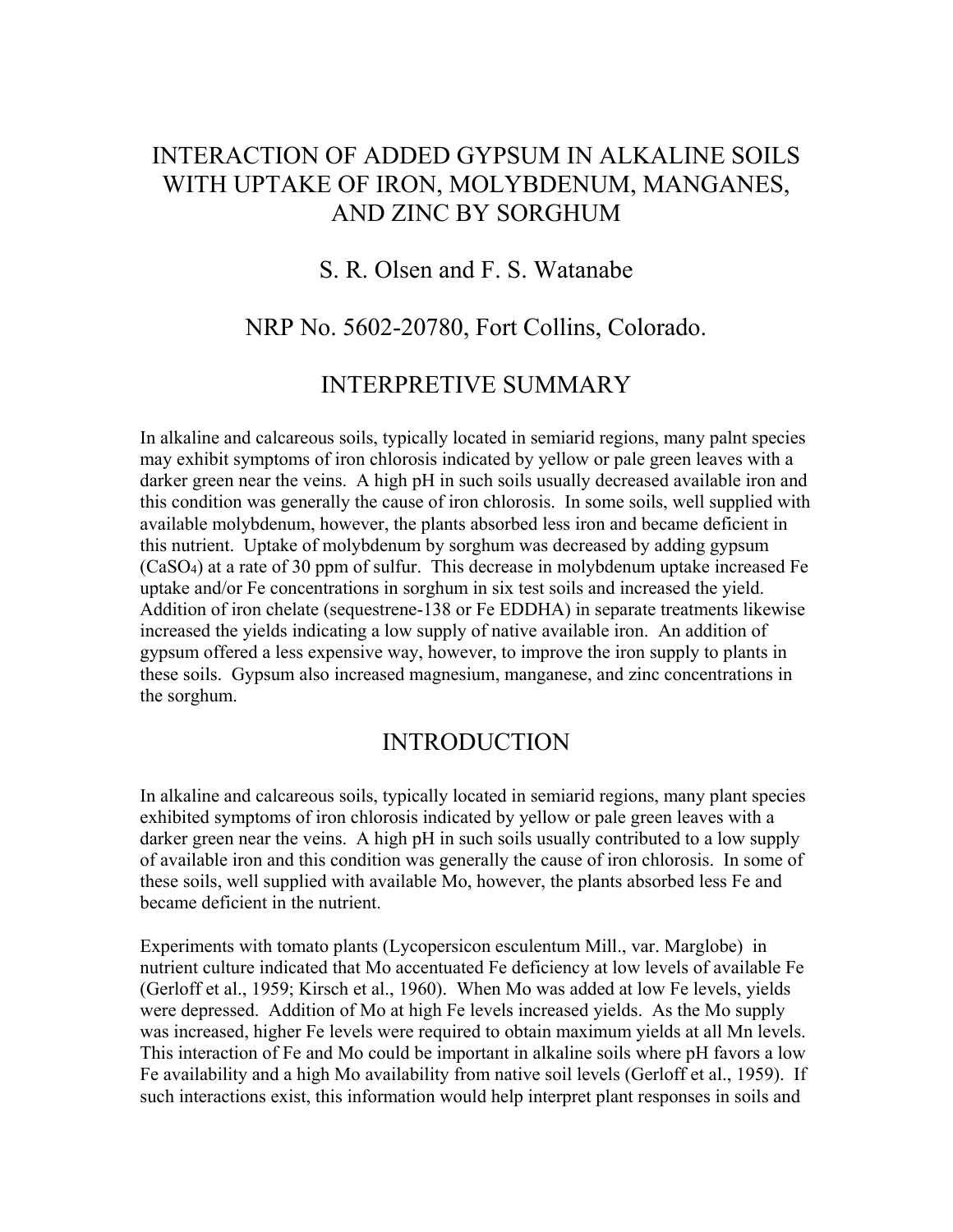disturbed lands to natural levels of these micronutrients or to induced levels from sewage, other wastes, and fertilizers.

The purpose of this paper is to report an experiment designed to test the hypothesis that an interaction operates in plant uptake between Fe and Mo in alkaline soils. Other experiments have shown that Mo uptake was reduced in plants by increasing sulfate levels in the soil (Stout et al., 1951; Reisenauer et al., 1963; Gupta and Munro, 1969; Jones and Ruckman, 1973). Therefore, a gypsum treatment was included to test an associated hypothesis that CaSO4 would increase the Fe availability to plants in those soils where an Fe x Mo interaction exists. The Fe uptake would increase presumably because the  $SO_4^2$  would depress  $MoO_4^2$  uptake.

## METHODS AND SOILS

Six soils were collected from eastern Colorado for the experiment. Two selective criteria were followed in choosing the soils, i.e. a pH above 7 and absence of gypsum in the 0-30 cm layer. The pH and extractable nutrients found in the soils are listed in Table 1. The variable treatments for each soil are shown in Table 2. The Fe was added as Fe EDDHA (ethylenediaminedi-o-hydroxyphenylacetic acid), S as gypsum (CaSO4 **.** 2H2O), and Mo as sodium molybdate (Na2MoO4). Each soil received a uniform treatment of 5 ppm Zn as ZnDTPA (diethylenetriaminepentaacetic acid), and 200 ppm N as Ca  $(NO<sub>3</sub>)<sub>2</sub>$  and KNO<sub>3</sub> (one-half N as each form). The Platner sandy loam did not receive P. The Stoneham loam received 25 ppm P and the other soils received 50 ppm P, all as concentrated superphosphate. There were three replications.

The amendments were added to 2 kilograms of soil, mixed, and the treated soils and the control were placed in two-liter containers. The test crop was Sorghum (Sorghum bicolor (L.) Moench. var. RS-610). Water was added daily or as needed to a level equivalent to .33 bars suction. The plants were grown during the period January 16 to March 12 in a greenhouse. The above ground portion of the plants were harvested, dried at  $70^{\circ}$ C, weighed, and ground in a Wiley mill for analyses.

Following wet digestion of the above-ground plant material with nitric and perchloric acids, analyses were made for Fe, Mn, and Zn (atomic absorption), for Mo (Johnson and Arkley, 1954; Bradford et al., 1965), and for S (Bardsley and Lancaster, 1965). Extractable soil nutrients (Table 1) were measured by the following methods: NaHCO3 soluble P (Watanbe and olsen, 1965); DTPA extractable Fe and Zn (Lindsay and Norvell, 1969; soluble SO4 in .016 M Ca(H2PO4)2 (Fox, et al., 1964); and anion-exchangeable Mo (Bhella and Dawson, 1972; Jackson and Meglan, 1975).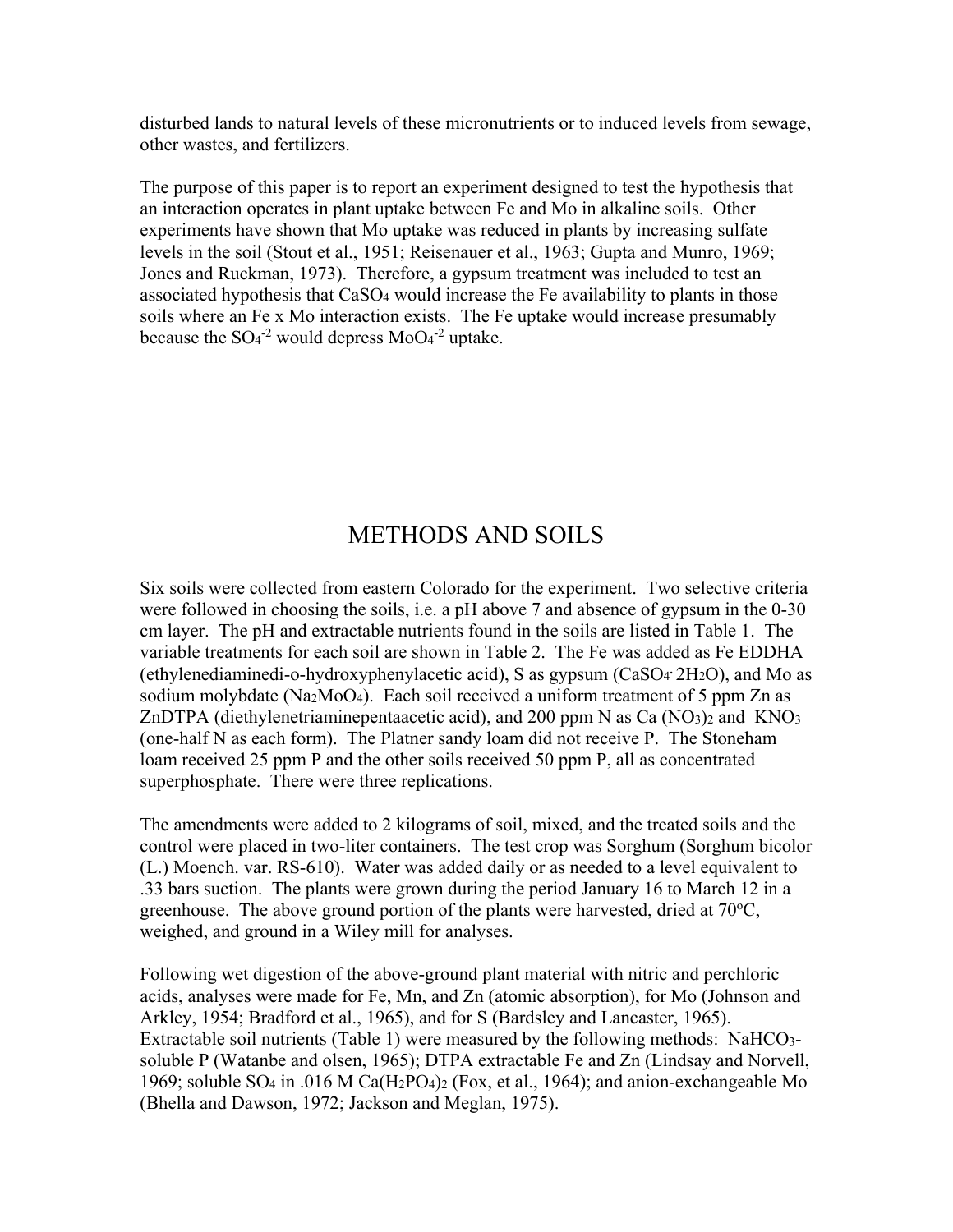|                 | pH      |         |      | Mo   | Fe   | Zn   |  |  |  |
|-----------------|---------|---------|------|------|------|------|--|--|--|
| Soil            | (paste) | $-PPM-$ |      |      |      |      |  |  |  |
| Stoneham 1.     | 7.60    | 27      | 1.25 | .20  | 10.4 | 1.57 |  |  |  |
| Platner sa.l.   | 7.50    | 50      | 4.60 | 1.35 | 7.2  | 2.90 |  |  |  |
| Otero f.sa.l.   | 7.50    | 7.8     | 2.50 | .09  | 3.4  | .46  |  |  |  |
| Anselmo f.sa.l. | 7.45    | 14      | 1.50 | .10  | 3.4  | 1.37 |  |  |  |
| Keith si.l.     | 7.75    | 9.4     | 1.25 | .45  | 3.6  | 1.13 |  |  |  |
| Bridgeport l.   | 7.70    | 6.1     | 3.85 | .18  | 4.6  | 1.06 |  |  |  |

Table 1. Extractable Nutrients and pH in Soils

|                |    | Table 2. Soil Treatments |      |
|----------------|----|--------------------------|------|
| No.            | Fe |                          | Mo   |
|                |    | $-PPM-$                  |      |
|                |    |                          |      |
| $\overline{2}$ |    |                          |      |
| 3              |    | 30                       |      |
| $\overline{4}$ |    |                          | .062 |
| 5              |    | 30                       |      |
| 6              |    |                          | .062 |
|                |    | 30                       | .062 |
| 8              |    | 30                       | .062 |

 $T_{\text{e}}$ kle $\Omega$ . Soil  $T_{\text{measured}}$ 

### RESULTS AND DISCUSSION

The yield of sorghum, concentrations of Fe, Mo, S, Mn, Zn, and Fe uptake are shown in Table 3 in relation to treatments. Iron chelate increased yields in five of the six soils. Iron chelate did not increase yield on the Platner sandy loam, but gypsum significantly increased yield. Gypsum significantly increased yield in four of the six soils, i.e. Shoneham, Platner, Otero, and Anselmo. The combination of Fe chelate and CaSO4 significantly increased yields over either treatment alone in three of the six soils, i.e. Otero, Anselmo, and Keith. Added Mo had no effect on yield of sorghum.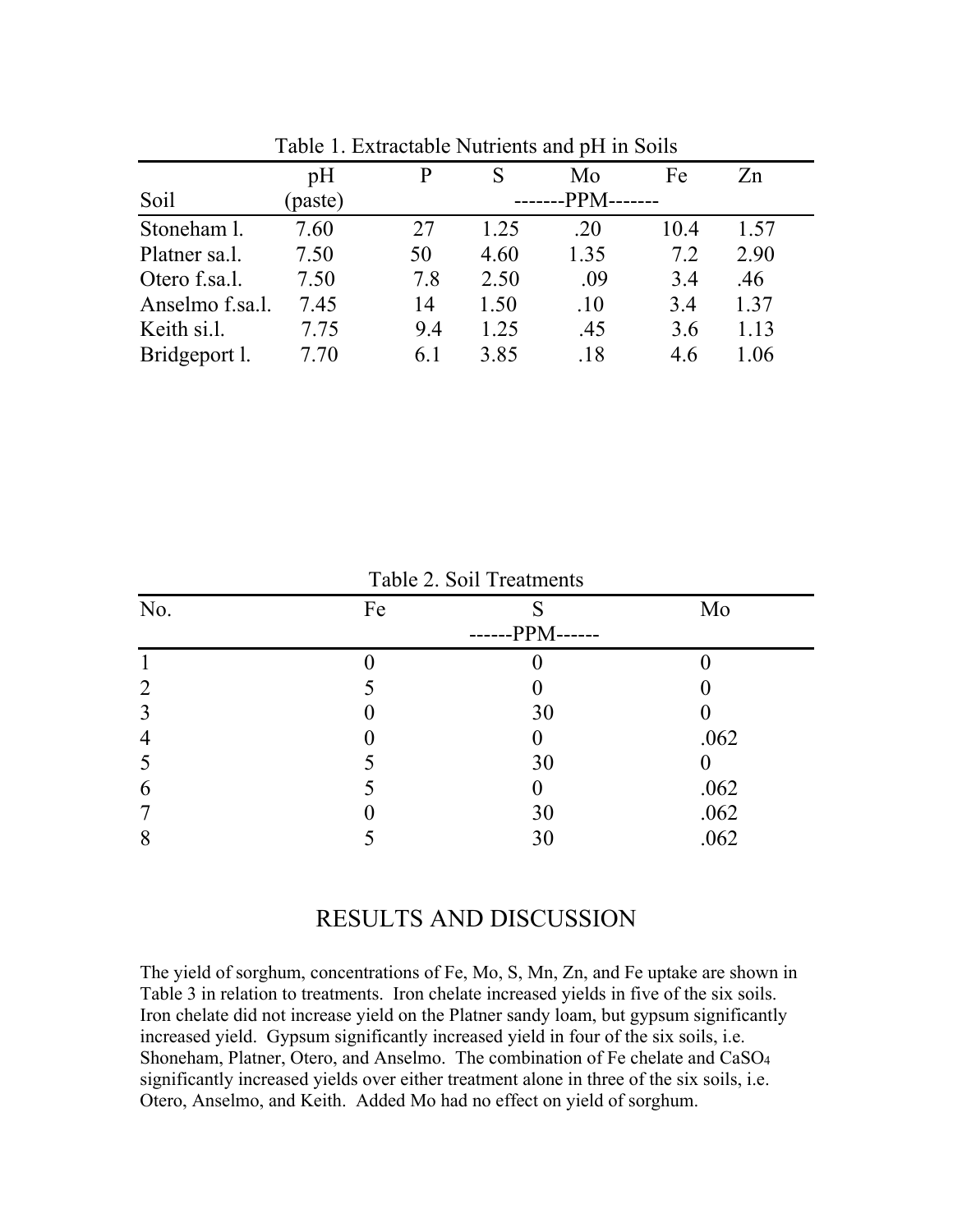| Soil     | Treatment        | Yield    | Fe | Mo                | S         | Mn  |     | Zn Fe Uptake |
|----------|------------------|----------|----|-------------------|-----------|-----|-----|--------------|
|          |                  | $g$ /pot |    |                   | ---ppm--- |     |     | ug/pot       |
| Stoneham | $\boldsymbol{0}$ | 12.0     | 62 | 1.5               | 650       | 58  | 33  | 745          |
| Loam     | Fe               | 13.6     | 64 | $\boldsymbol{.8}$ | 755       | 48  | 34  | 876          |
|          | S                | 13.9     | 71 | .8                | 1175      | 75  | 40  | 988          |
|          | Mo               | 11.5     | 55 | 2.9               | 773       | 54  | 32  | 624          |
|          | $Fe + S$         | 14.3     | 72 | .5                | 1108      | 53  | 35  | 1024         |
|          | $Fe + Mo$        | 14.7     | 65 | 2.0               | 817       | 46  | 30  | 952          |
|          | $Fe + S$         | 14.1     | 71 | 1.4               | 1450      | 71  | 33  | 972          |
|          | $Fe + Mo + S$    | 14.5     | 71 | 1.0               | 1333      | 50  | 33  | 1028         |
| Platner  | $\theta$         | 8.4      | 63 | 1.5               | 892       | 61  | 81  | 527          |
| Sandy    | Fe               | 9.2      | 82 | 1.2               | 1275      | 36  | 71  | 751          |
| Loam     | S                | 10.0     | 75 | .8                | 1542      | 87  | 96  | 748          |
|          | Mo               | 8.0      | 57 | 4.9               | 958       | 83  | 72  | 459          |
|          | $Fe + S$         | 10.7     | 75 | .6                | 1200      | 38  | 57  | 804          |
|          | $Fe + Mo$        | 8.8      | 78 | 4.1               | 1225      | 45  | 61  | 691          |
|          | $Mo + S$         | 9.9      | 70 | 2.6               | 1408      | 85  | 91  | 689          |
|          | $Fe + Mo + S$    | 9.8      | 73 | 2.4               | 1358      | 42  | 67  | 711          |
| Otero    | $\boldsymbol{0}$ | 1.7      | 51 | 1.7               | 508       | 36  | 55  | 84           |
| Fine     | Fe               | 9.5      | 62 | $\cdot$ .9        | 600       | 14  | 37  | 587          |
| Sandy    | S                | 13.2     | 55 | 1.0               | 955       | 40  | 61  | 726          |
| Loam     | Mo               | 1.4      | 37 | 6.6               | 600       | 28  | 65  | 54           |
|          | $Fe + S$         | 16.2     | 73 | $.6\,$            | 875       | 21  | 39  | 1173         |
|          | $Fe + Mo$        | 10.7     | 74 | 5.0               | 502       | 14  | 40  | 785          |
|          | $Mo + S$         | 14.1     | 63 | 3.3               | 943       | 55  | 66  | 883          |
|          | $Fe + Mo + S$    | 15.5     | 74 | 2.8               | 967       | 27  | 44  | 1150         |
| Anselmo  | $\boldsymbol{0}$ | 2.4      | 49 | 2.0               | 570       | 65  | 55  | 117          |
| Fine     | Fe               | 11.6     | 62 | .9                | 557       | 18  | 34  | 718          |
| Sandy    | S                | 9.6      | 53 | 9.                | 1350      | 82  | 78  | 514          |
| Loam     | Mo               | 2.6      | 49 | 8.2               | 604       | 62  | 63  | 128          |
|          | $Fe + S$         | 16.3     | 69 | $.7\,$            | 978       | 30  | 42  | 1119         |
|          | $Fe + Mo$        | 11.9     | 57 | 3.7               | 649       | 20  | 41  | 674          |
|          | $Mo + S$         | 7.6      | 57 | 4.0               | 1433      | 72  | 91  | 432          |
|          | $Fe + Mo + S$    | 16.6     | 70 | 2.1               | 1008      | 27  | 40  | 1163         |
| Keith    | $\boldsymbol{0}$ | 4.4      | 62 | 2.6               | 687       | 107 | 63  | 273          |
| Fine     | Fe               | 11.6     | 75 | 1.0               | 670       | 45  | 48  | 862          |
| Sandy    | S                | 5.3      | 49 | 1.4               | 1658      | 150 | 143 | 264          |
| Loam     | Mo               | 4.3      | 38 | 9.5               | 649       | 100 | 63  | 164          |
|          | $Fe + S$         | 16.3     | 53 | $.6\,$            | 1143      | 44  | 46  | 864          |

Table 3. Yield of sorghum and concentrations of Fe, Mo, S, Mn, and Zn in plants as affected by treatments.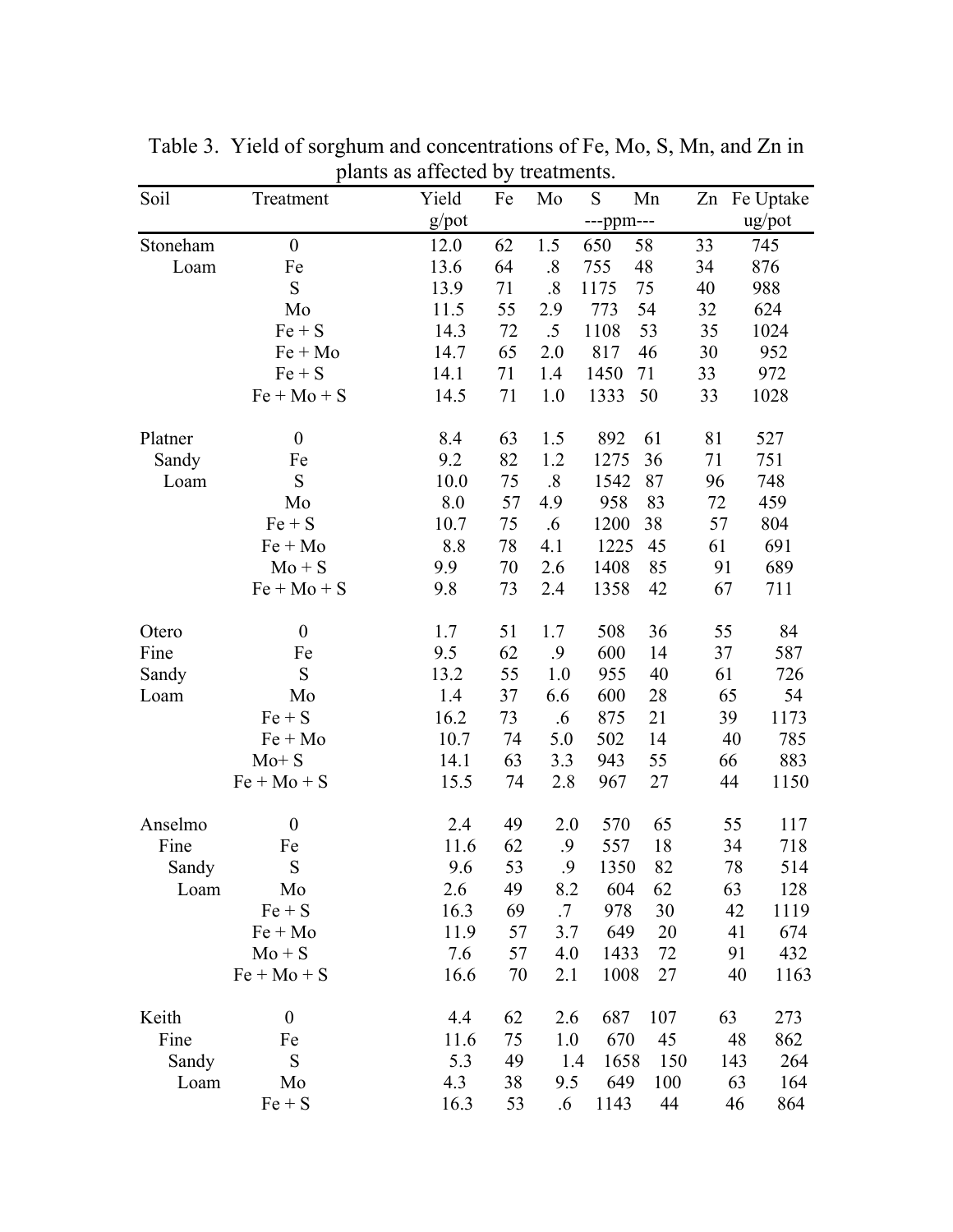| $Fe + Mo$                     | 12.9 | 57  | 4.7    | 640  | 37  | 50  | 737 |
|-------------------------------|------|-----|--------|------|-----|-----|-----|
| $Mo + S$                      | 5.6  | 50  | 5.4    | 1723 | 132 | 128 | 282 |
| $Fe + Mo + S$                 | 16.5 | 59  | 2.0    | 777  | 44  | 46  | 971 |
| $\theta$<br><b>Bridgeport</b> | 8.6  | 54  | 4.7    | 783  | 93  | 50  | 469 |
| Fe<br>Loam                    | 13.0 | 50  | 3.0    | 887  | 46  | 42  | 644 |
| S                             | 9.6  | 52  | 2.6    | 1507 | 109 | 62  | 492 |
| Mo                            | 9.0  | 46  | 7.6    | 770  | 83  | 47  | 409 |
| $Fe + S$                      | 14.3 | 52  | 2.2    | 1407 | 56  | 42  | 751 |
| $Fe + Mo$                     | 11.2 | 58  | 5.5    | 960  | 64  | 39  | 651 |
| $Mo + S$                      | 10.6 | 52  | 4.1    | 1500 | 106 | 61  | 536 |
| $Fe + Mo + S$                 | 13.6 | 57  | 3.3    | 1373 | 64  | 42  | 769 |
| LSD(.05)                      | 1.4  | 7.3 | $0.9*$ | 126  | 9.8 | 4.4 | 100 |
| (within soils)                |      |     | 1.5    |      |     |     |     |

\*0.9, native Mo levels; 1.5, added Mo.

Two primary objectives were tested in this experiment. The yield responses and nutrient concentrations will be examined in relation to these two objectives:

#### **A. Evidence of a Fe and Mo interaction.**

Yield variations were inconclusive as evidence for this interaction with respect to initial or added Mo levels, because Mo had no effect on yields. Since five of the six soils were deficient in available Fe, based on yield response, presumably the depressive effect of added Mo on Fe concentration in the plants did not produce and additional decrease in yield. Added Mo decreased the Fe in the plants from 56.8 to 50.8 ppm and Fe uptake from the 369 to 306 ug/pot (average for six soils). The effect of added Mo on the plant's Fe concentration is shown in Figure 1 for each soil. The depressive effect of Mo on the plant's Fe concentration was evident on five of the six soils. Omitting the Anselmo, added Mo decreased the plant's Fe from 58.4 to 46.5 ppm. The reason is unknown for the different behavior of the Anselmo in Fig. 1. The data indicated generally that a reciprocal relationship existed between available Mo and available Fe in these soils.

Iron chelate decreased the Mo concentration in sorghum as shown in Table 3. In Figure 2 Mo Concentrations are shown for the control and added Mo treatments. Added Mo increased the plant's Mo concentration in all soils (an estimated value was used for the Otero soils because of an insufficient sample for analysis). Data in Fig. 3 and Fig. 4 showed that Fe chelate decreased the plant's Mo concentration for native Mo levels and for soils with added Mo.

The effect of Fe chelate on the plant's Mo concentration was difficult to interpret because large changes in yield were usually associated with added Fe which could cause a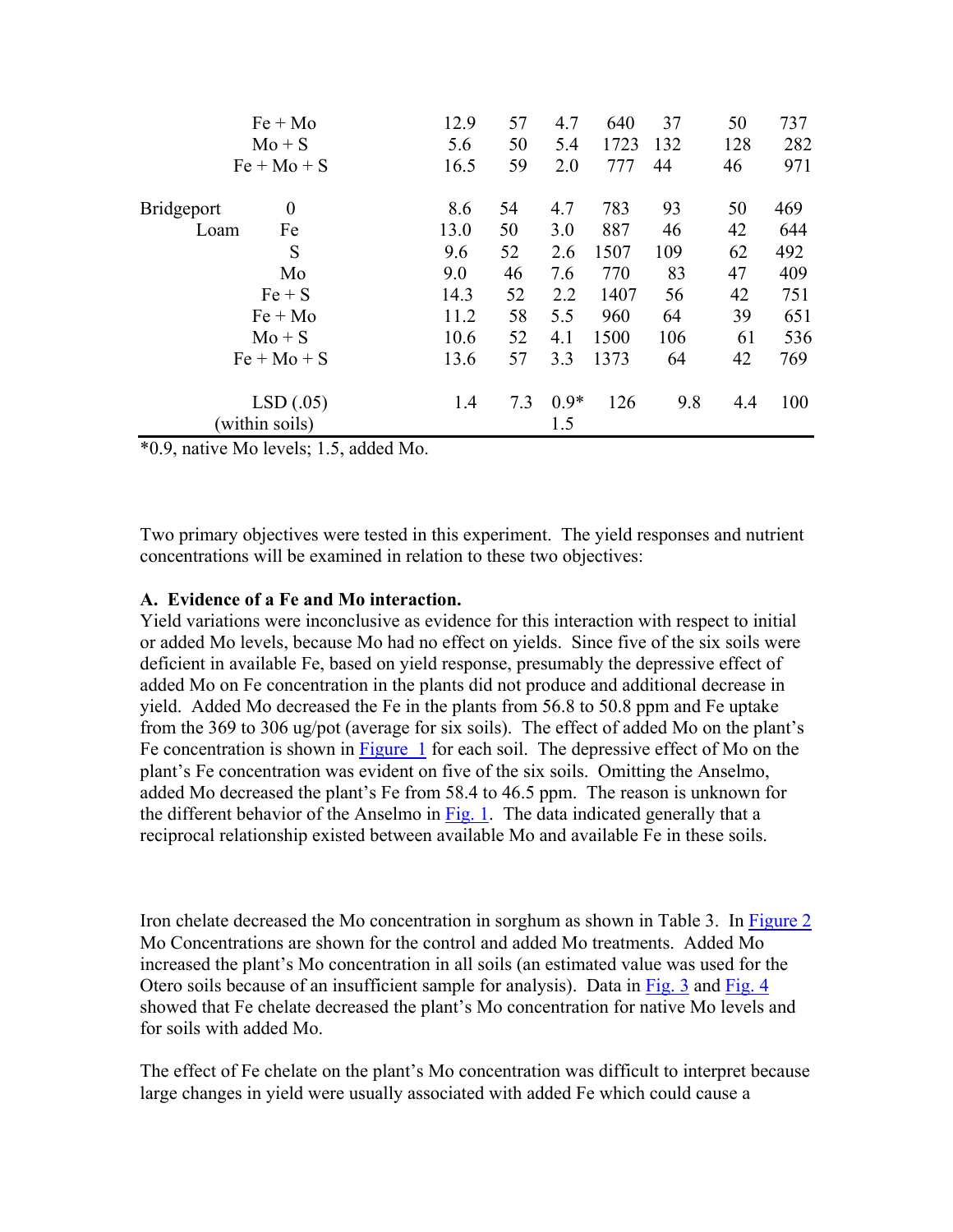dilution effect of Mo concentration. However, small changes in yield occurred in response to added Fe chelate in the Stoneham soil (Table 3), where Fe chelate decreased the plant's Mo concentration and total Mo uptake. These data indicated an Fe x Mo interaction.

Gerloff et al., (1959) found that Mo and Mn affected Fe availability in tomato. As Mo was increased in the nutrient solution from .067 to 6.7 ppm, the yield of tomato was decreased from 3.28 to .39 g. These decreases correlated with a marked intensification of Fe chlorosis, although the Fe concentration of the tops remained constant at near 30 ppm. These authors suggested that Mo accentuated Fe deficiency because an insoluble Fe molybdate precipitated in the roots. They observed that increased Fe levels of the nutrient solution accentuated Mo deficiency and decreased yields.

A marked interaction between Fe and Mo with tomato plants in nutrient culture was observed by Kirsch et al. (1960), but the effects of Fe and Mo uptake by the roots differed from Gerloff's data (Gerloff et al., 1959). Molybdenum uptake by roots was decreased while uptake by leaves generally increased as Fe was added in Kirsch's experiment. Kirsch et al. (1960) implied that Fe additions stimulated Mo translocation from roots to leaves. However, the total Mo uptake by the plant was decreased by Fe additions. In this respect, the data of Kirsch et al. (1960) agreed with Gerloff et al. (1959) and both sets of data agreed with the results in Table 3.

Hanger (1965) found that excess Mo caused Fe chlorosis in red clover. By increasing the Fe concentration in a nutrient culture as Mo increased, he eliminated this symptom and he observed normal plants. He suggested that Mo blocked Fe movement from the roots to tops and interfered with a metabolic function of Fe.

Berry and Reisenauer (1967) showed that Fe accumulation by tomato tops depended on Mo levels in the nutrient solution. Molybdenum increased Fe uptake at a marginally adequate Mo level, but at a higher level, Mo decreased Fe uptake. Plants deficient in Mo showed the least Fe uptake. Iron translocation from the central vein to leaf margins was less in Mo-starved leaves. These data indicated various aspects of Fe x Mo interactions.

#### **B. Evidence of an Fe x Mo x S interaction.**

The purpose of the gypsum treatment was to determine whether  $SO<sub>4</sub>$  ions would reduce Mo concentration in sorghum plants. As a consequence of the Fe x Mo interaction, this SO4 effect could increase the plant's concentration and increase yields in soils with low available Fe. The effect of added SO4 on yields and on Fe, Mo, and S concentrations is shown in Table 3. Added SO4 increased the plant's Fe concentration in four of the six soils as shown in Fig. 1. Added SO4 increased Fe uptake by sorghum in all soils as indicated by data in Table 3 from average values for plants without added SO4 compared with added SO4. Apparently, SO4 caused the effect on Fe by decreasing the plant's Mo concentration, as shown in Fig. 3. The SO4 effect on Mo occurred in all six soils, with native Mo levels (Fig. 3), or with added Mo (Fig. 4).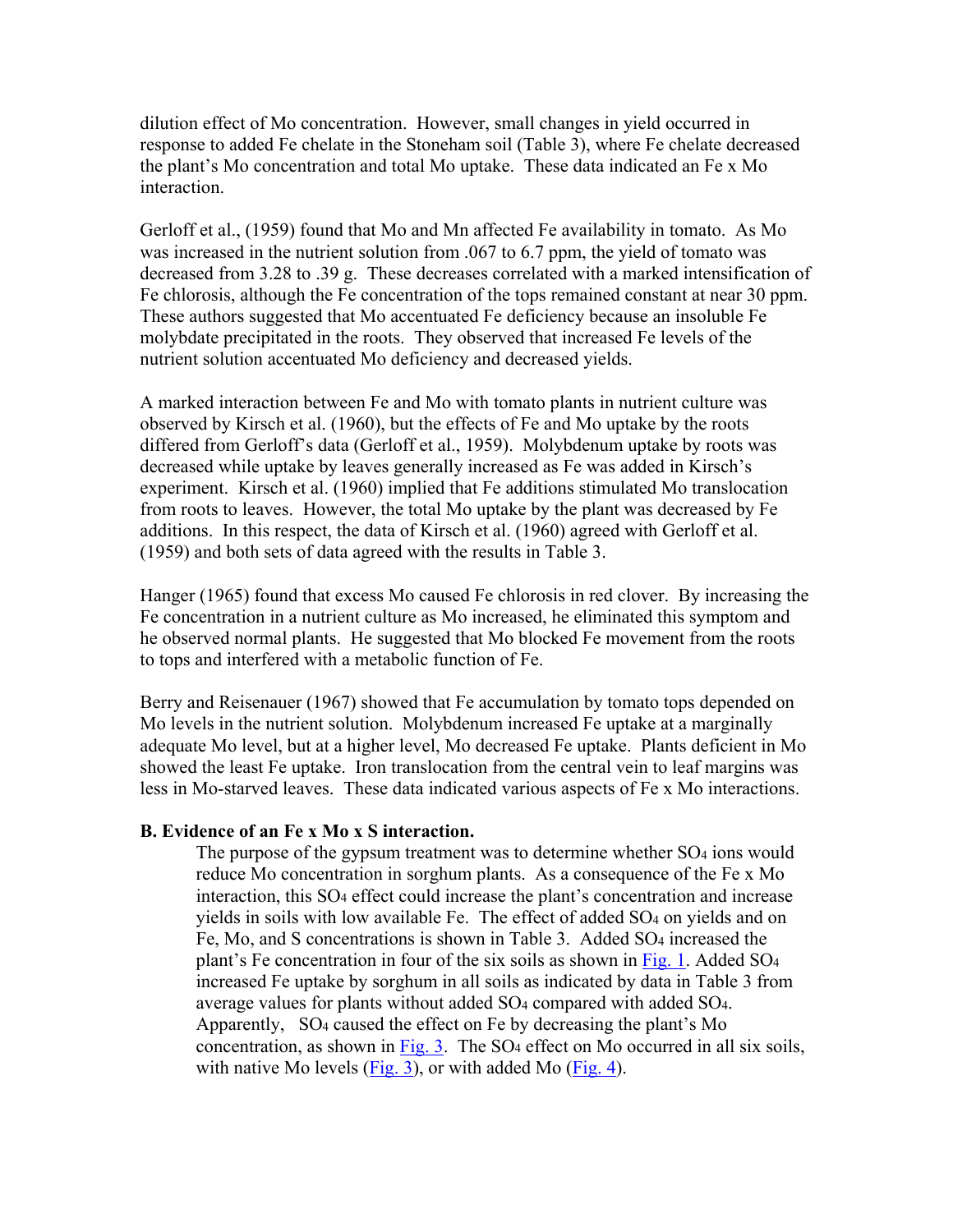Five of the six soils were deficient in available Fe (except Platner) since added Fe chelate increased the yield on these five soils. Added SO<sub>4</sub> increased yield of sorghum in four of six soils. This response could be caused by a lack of available  $SO<sub>4</sub>$  effect on the plant's Fe concentration. In the Stoneham loam, available SO4 appears to be adequate for a high yield level, but added SO4 increased the plant's Fe concentration. In this soil, the yield response or SO4 seems to be caused by its effect on available Fe. These data supported the concept that SO4 may increase Fe uptake by reducing Mo uptake or concentration in the plants.

Plant yields were higher with added Fe or SO4 in two soils (Otero and Anselmo) and yields were higher with the combination treatment ( $Fe + SO<sub>4</sub>$ ) than with either treatment alone. The additive response, or interaction, was non-linear. Part of the SO<sub>4</sub> response may be caused indirectly to an Fe effect (as a consequence of an Fe x Mo interaction) but this kind of effect was not obvious from the yield data on these two soils. With Otero, the yields with  $SO_4$  (and  $SO_4 + Mo$ ) were in between the yields for Fe and Fe +  $SO_4$ , which indicated the added SO<sub>4</sub> may have corrected a small S deficiency. However, the Fe concentration increased from 51 ppm in the untreated plants to 59 ppm in SO4-treated plants (ave. for  $SO_4$  and  $SO_4 + Mo$ ). The untreated plants were markedly Fe deficient. The plants with added SO4 were slightly Fe deficient. Uptake of Fe (Table 3) increased from 84 ug/pot in the untreated plants to 805 ug/pot in SO4-treated plants (ave. for SO4 and  $SO_4 + Mo$ ). These data indicated the Fe supply increase with added  $SO_4$ . Iron uptake was 687 ug/pot for Fe and Fe + Mo treatments and the soil  $SO_4$  supply was sufficient for 10.1 g yield with adequate Fe.

A possible SO4 effect on Fe availability for sorghum was less clear for the Anselmo compared with the Otero soil. The plant yields with added  $SO_4$  (and  $SO_4 + Mo$ ) were less than yields with added Fe (and  $Fe + Mo$ ) for the Anselmo soil. This lower yield was not caused by S deficiency because the soil SO4 supply was sufficient to produce 11.6 g with added Fe. Thus the increase in yield from added SO<sub>4</sub> above the control seems to be caused by an increase in Fe uptake, although the plants appeared moderately Fe deficient. Added SO4 increase the Fe concentration from 48.5 ppm in untreated plants in 55.2 ppm in SO<sub>4</sub>-treated plants (ave. of SO<sub>4</sub> and SO<sub>4</sub> + M<sub>o</sub>) and increased the Fe uptake from 117 ug/pot (untreated) to 514 ug/pot with added  $SO_4$ . These data indicated that added  $SO_4$ increased available Fe less in the Anselmo compared with the Otero. A possible explanation of this soil-plant difference may be related to the relative SO<sub>4</sub> effect on the plant's Mn and Zn concentrations in the two soils. (Table 3). Added SO<sub>4</sub> increased Mn and Zn to higher levels in the Anselmo compared with the Otero and these higher levels may have reduced the physiological effectiveness of Fe in the plants. (Olsen, 1972).

In two soils, Keith and Bridgeport, yield of sorghum increased in response to Fe chelate and the yield increased additionally to added Fe and SO4, but added SO4 by itself did not increase yield. Yield data offered no evidence that added SO4 had any effect on available Fe as a result of an Fe x Mo interaction for the Keith soil. Iron concentration was less in the SO4-treated plants showed very large increases in Mn and Zn concentrations (Table 3 and Fig. 5). In Keith silt loam, for example, added  $SO_4$  increased the Zn concentration twofold. High levels of Mn and Zn could have interfered with the uptake of Fe and its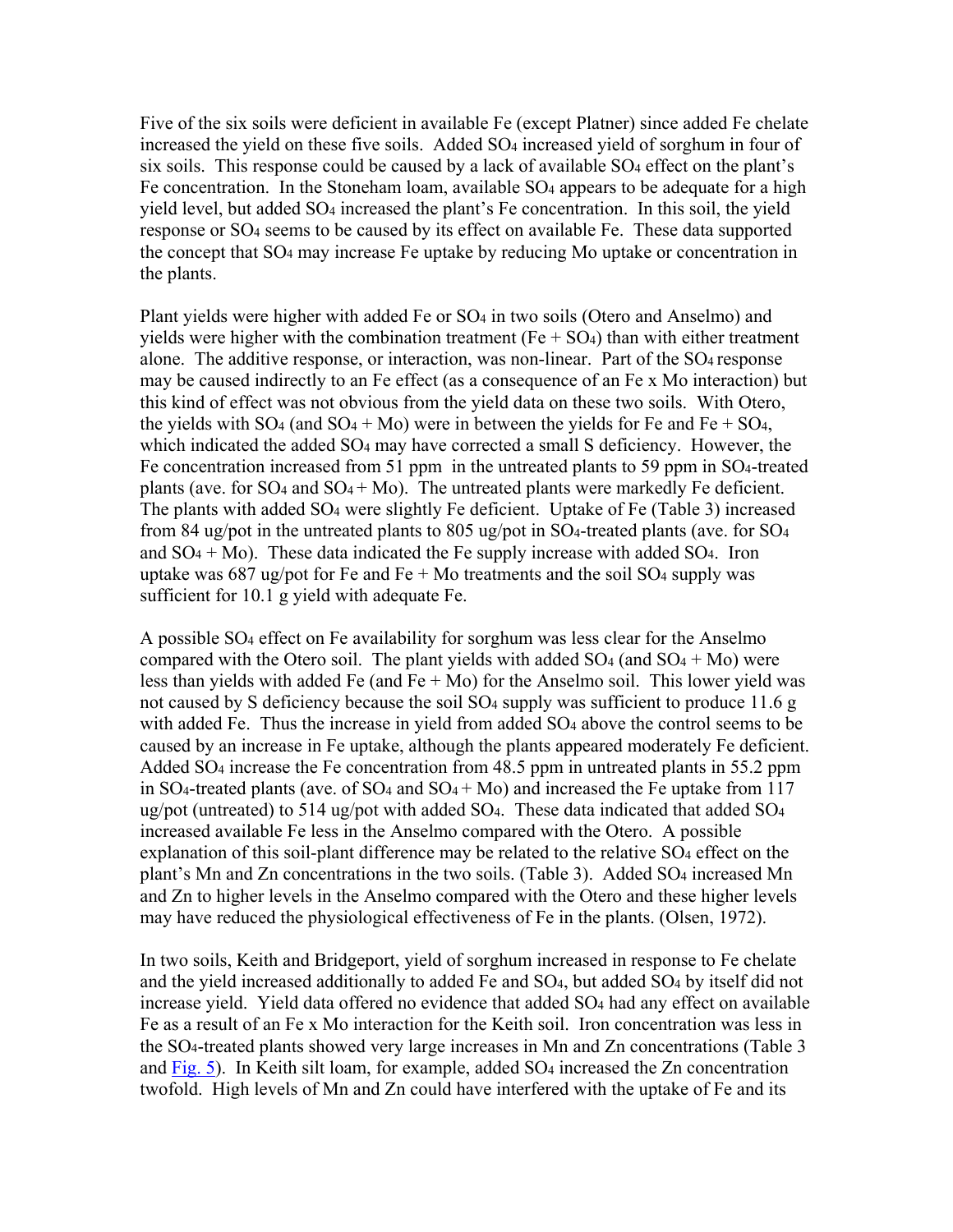metabolic function in the plant (Brown and Tiffin, 1962; Lingle et al., 1963; Olsen, 1972). Possibly, this large effect of added SO4 on Mn and Zn uptake decreased the effect that SO4 could have on Fe uptake. However, Fe uptake was 595 ug/pot for the four treatments with added  $SO_4$  compared with 509 ug/pot for four treatments without  $SO_4$ . This difference was significant (LSD = 50). Iron uptake increased from 43 to 637 ug/pot in plants without SO4 treatment compared with plants that received SO4 for the Bridgeport soil.

Calcium sulfate also increased the plant's Mg concentration in four of the six soils from 0.252 to .309% and Mg uptake in all soils from 22.6 to 36.3 mg/pot.

The effect of added Fe and SO<sub>4</sub> on the average Fe, Mn, and Zn concentrations in the plants is shown in Fig. 6 (average of Fe is for first four soils in Table 3). Added Fe decreased Mn and Zn concentrations in sorghum. Added SO4 increased Fe, Mn, and Zn concentrations above the untreated plants. Thus, changes in the plant's Fe concentration related to added SO4 cannot be evaluated independently from changes in Mn and Zn.

The mechanism by which CaSO4 increase the plant's Fe, Mn, and Zn concentration is unknown. Calcium sulfate may lower the pH which would increase uptake of these nutrients (Lindsay, 1972). The amount of CaSO<sub>4</sub> added (30 ppm S) would produce a solution of .oo78 M CaSO4) for a soil water content of 12 percent. This CaSO4 concentration is quite similar to the concentration of  $(Ca + Mg)$  observed in saturation extracts of similar soils. The pH of the saturated paste was measured in the soils after cropping by sorghum as shown in Table 4. Mean values are shown for treatments 1 and 2 (no SO4) and treatments 3, 5, 7, and 8 (with SO4). A small decrease in pH occurred with added SO4in three soils (Stoneham, Otero, and Anselmo). No change in pH occurred from added SO4 in other three soils. The pH in the rhizosphere around the roots could have been higher than these measured values on the bulk soil (Riley and Barber, 1969, 1971).

|                         | . L. L.<br>ے |                       |  |  |  |
|-------------------------|--------------|-----------------------|--|--|--|
| Soil                    | рH           |                       |  |  |  |
|                         | Control      | Added SO <sub>4</sub> |  |  |  |
|                         |              |                       |  |  |  |
| Stoneham loam           | 7.27         | 7.12                  |  |  |  |
| Platner Sandy loam      | 7.85         | 7.81                  |  |  |  |
| Otero fine sandy loam   | 7.27         | 7.09                  |  |  |  |
| Anselmo fine sandy loam | 7.65         | 7.37                  |  |  |  |
| Keith silt loam         | 7.67         | 7.59                  |  |  |  |
| Bridgeport loam         | 7.62         | 7.60                  |  |  |  |

Table 4. Effect of added CaSO<sub>4</sub> on soil pH of the saturated paste after cropping.

Control- mean value for treatments 1 and 2 (table 2)

Added SO4- mean value for treatments 3, 5, 7, 8 (table 2)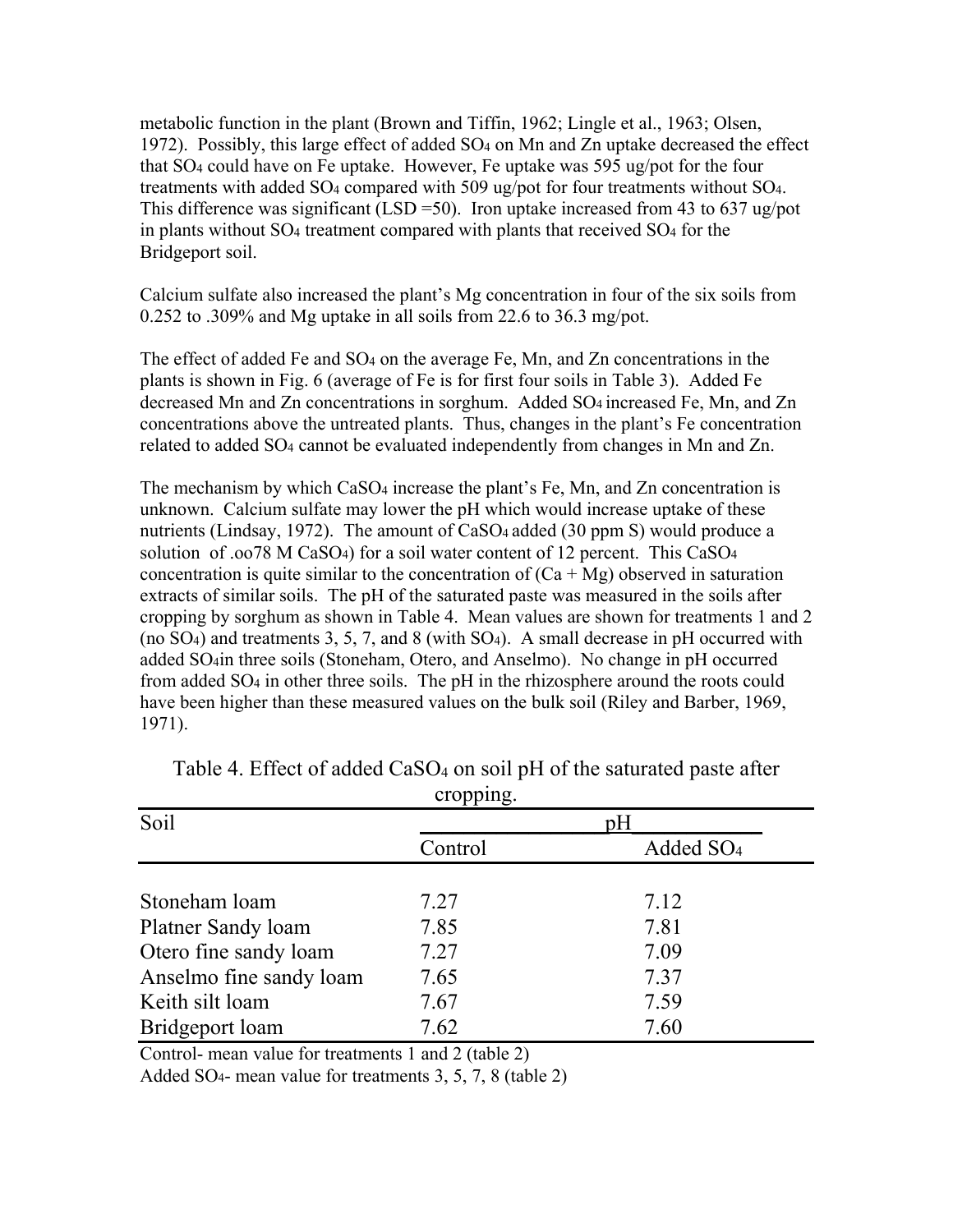The relationship of pH to the mechanism by which CaSO<sub>4</sub> increases the plant's Fe, Mn, and Zn concentration is not consistent for these six soils. The lower pH with added SO4 in three soils may explain, in part, the increase in uptake, but additional experiments will be needed to confirm whether small changes in pH could account for the observed differences in uptake. Data in Table 3 showed that added SO4 consistently increased plant uptake and Mn and Zn concentration in all six soils. Since added SO4 had no appreciable effect on pH in three soils (less than 0.1 pH unit), a change in pH seems unlikely to be a cause of the increased uptake.

Iron, Mn, Zn will form uncharged ion-pairs with SO<sub>4</sub> in the soil solution (Adams, 1971), which suggests a mechanism by which SO<sub>4</sub> could contribute to the uptake rate. There is no evidence to support this mechanism for plants at this time.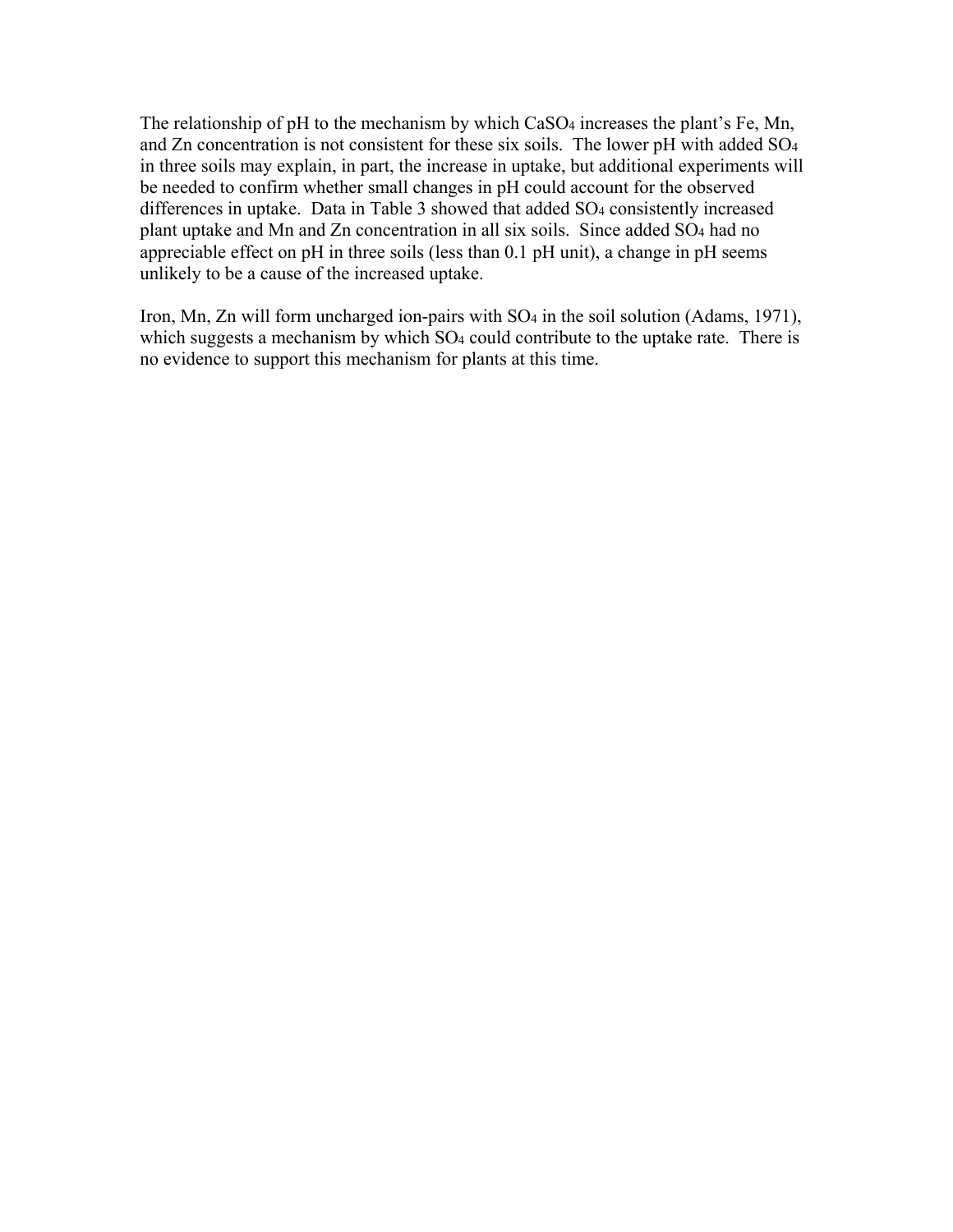



 $\mathcal{L}_{\mathcal{A}}$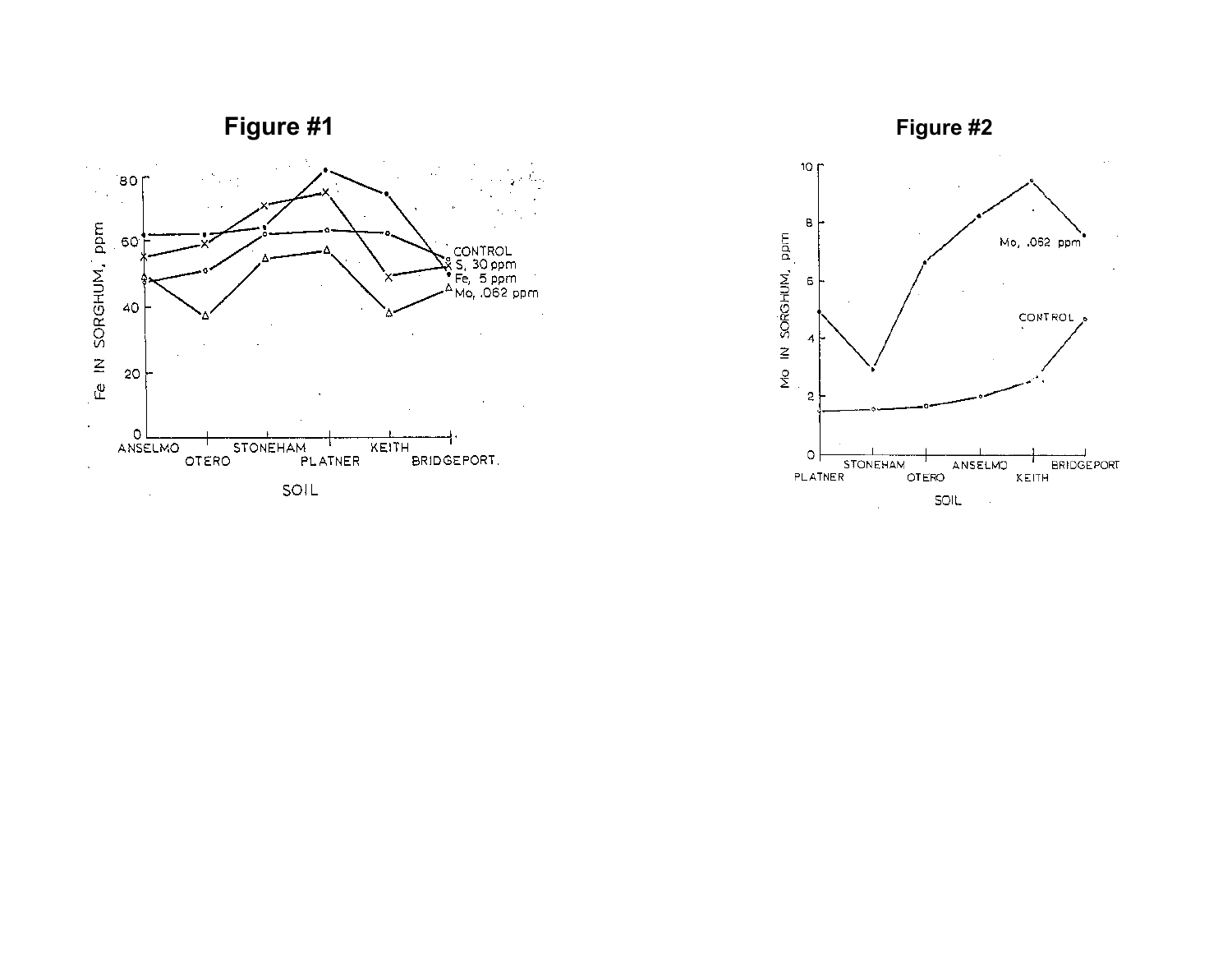

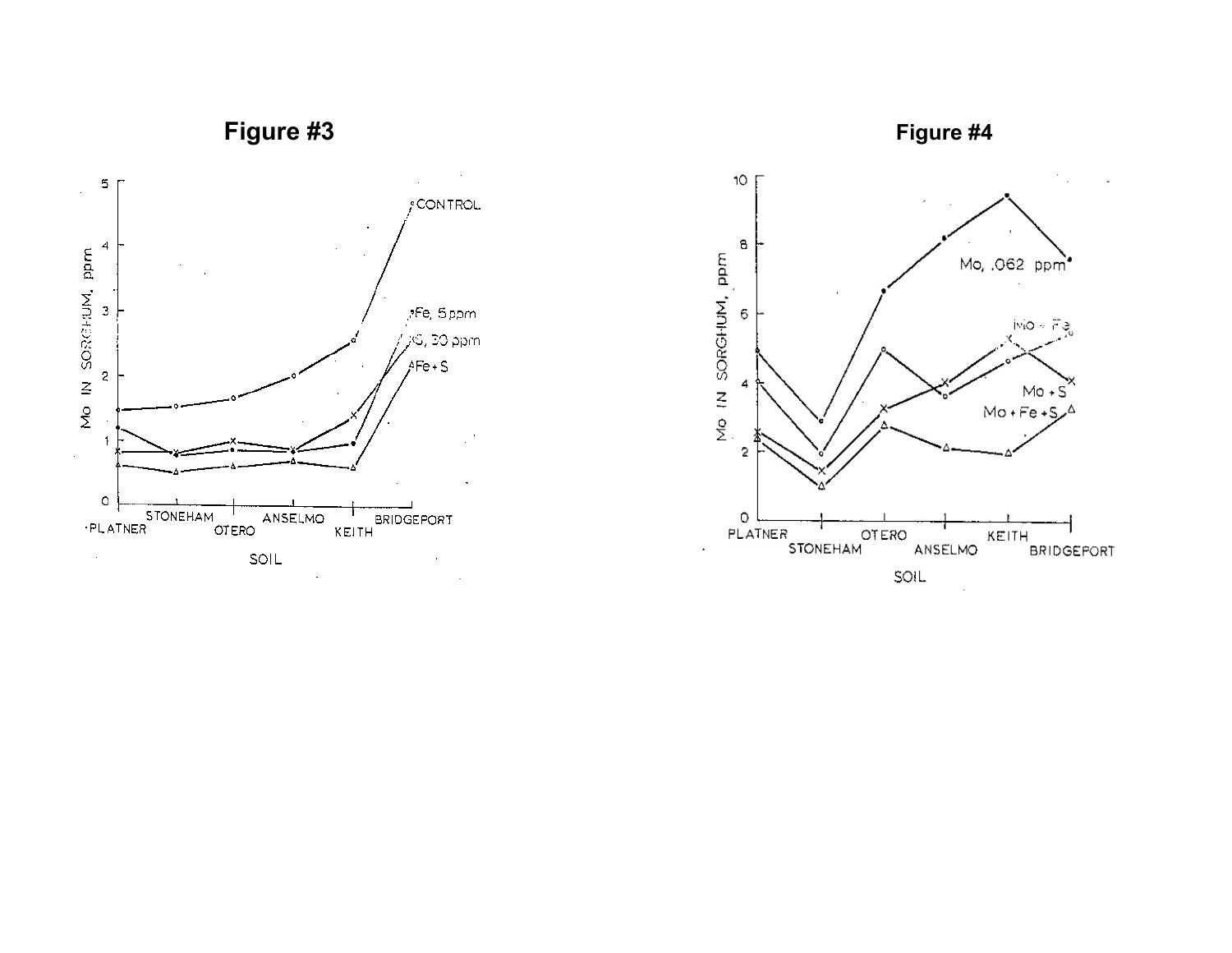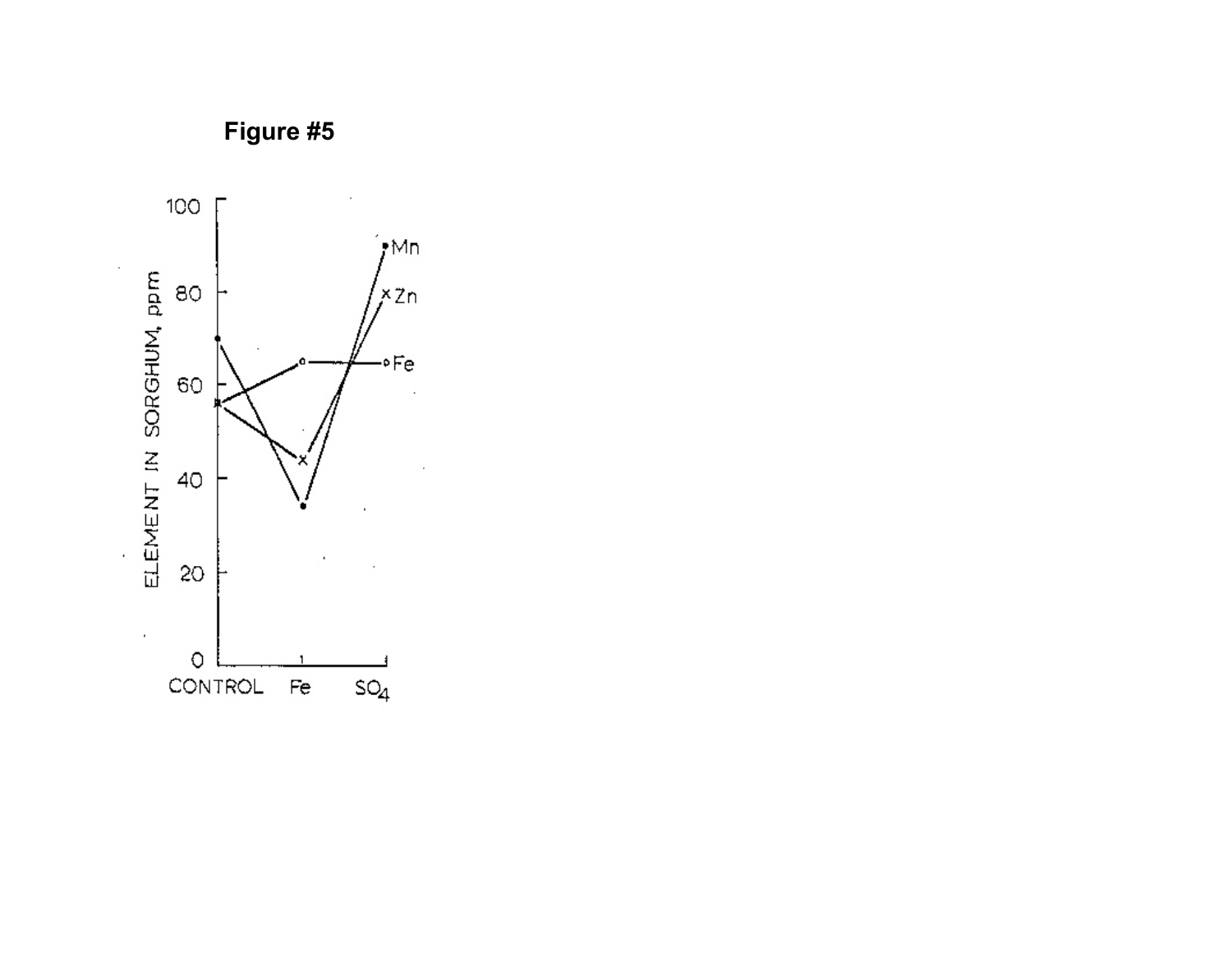## References

1. Adams, F. 1971. Ionic concentrations and activities in soil solutions. SSSA. Proc. 35:420-426

2. Bardsley, C.E. and J.D. Lancaster. 1965. Aulfur, p. 1102-1116. In C.A. Black, D.D. Evans, J.L. White, L.E. Ensminger, and F.E. Clark (ed.). Methods of Soil Analysis, Part 2, Agron. No. 9. American Society of Agonomy, Inc. Madison, Wis.

3. Berry, J.A., and H.M. Reisenauer. 1967. The influence of molybdenum on iron nutrition on tomato. Plant and Soil 27: 303-313.

4. Bhella, H.S. and M.D. Dawson. 1972. The use on anion exchange resin for determining available soil molybdenum. SSSA Proc. 36: 177-179

5. Bradford, G.R., P.F. Pratt, F.L. Blair, and B. Goulben. 1965. Separation and determination of total Al, Mg, Ni, Mn, Co, Cu, Fe, Mo and Zn in soils. Soil Scie. 100: 309-318.

6. Brown, J.C. and L.O. Tiffin. 1962. Zinc deficiency and iron chlorosis dependent on the plant species and nutrient-element balance in Tulare clay. Agron. J. 54:356-358.

7. Fox, R.L., R.A. Olson, and H.F. Rhoades. 1964. Evaluating the sulfur status of soils by plant and soil tests. SSSA. Proc. 28: 243-246.

8. Gerloff, G.C., P.R. Stout, and L.H.P. Jones. 1959. Molybdenum-manganese-iron antagonisms in the nutrition of tomato plants.

9. Gupta, U.C., and D.C. Munro. 1969. Influence of sulfur, molybdenum and phosphorus on chemical composition and yields of brussel sprouts and of molybdenum on sulfur contents of several plant species grown in the greenhouse. Soil Sci. 107: 114- 118.

10. Hanger, B.C. 1965. The influence of iron upon the toxicity of manganese, molybdenum, copper , and boron in red clover (Trifolium pratenese L.) J. Aust. Inst. Of Agr. Sci. 31: 315-317.

11. Jackson, D.R. and R.R. Meglen. 1975. A procedure for extraction of molybdenum from soil with anion-exchange resin. SSSA Proc. 39: 373-374.

12. Johnson, C.M., and T.H. Arkley. 1954. Determination of molybdenum in plant tissue. Anal. Chem. 26: 572-574.